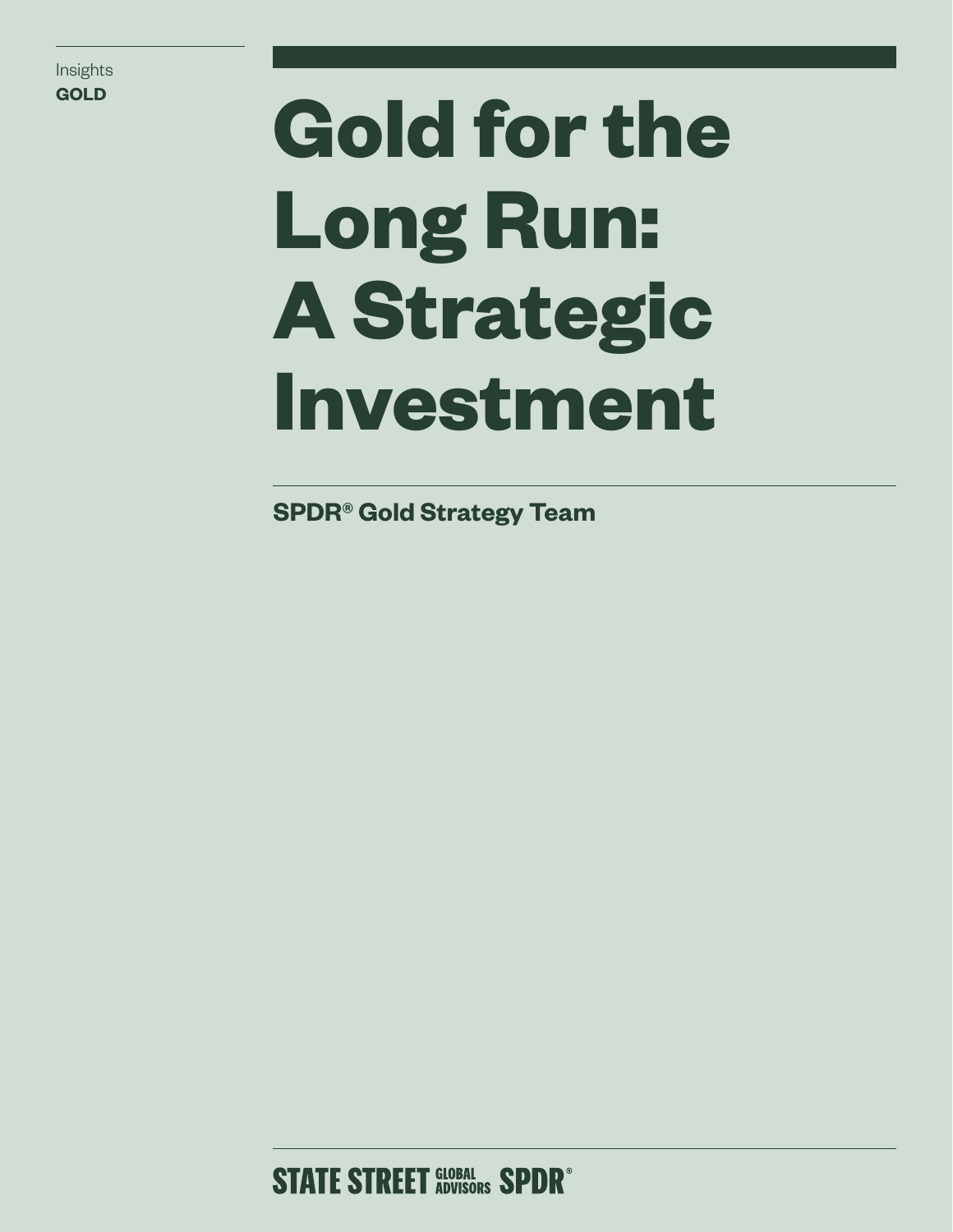## **04 A Brief History of Gold as an Investment**

| 06 | <b>Secular Trends Affecting Gold</b> |
|----|--------------------------------------|
|    | <b>Over the Next Decade</b>          |

- 07 Monetary Policy and the Long-Run Real-Yield Cycle
- 09 Rising Debt Levels and Reserve Diversification
- 11 Gold and the Income Effect

## **13 Portfolio Strategy and Gold's Long-Term Utility**

- 13 Wealth Preservation as a Store of Value
- 15 A Risk Management Tool with Staying Power
- 17 Capital Appreciation and Long-Term Return Expectations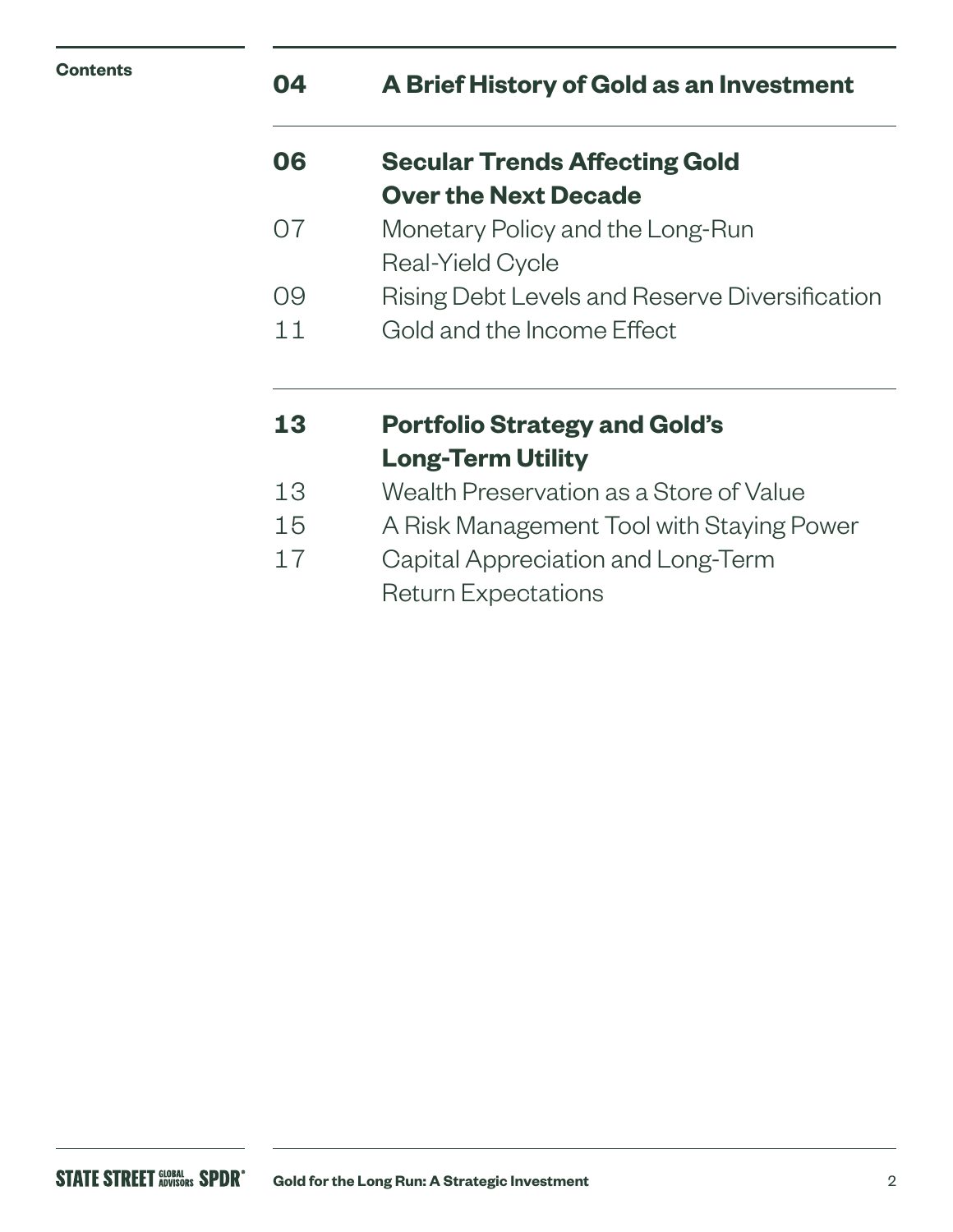## Executive Summary

Gold is one of the oldest financial instruments, dating back thousands of years — and its prospects as a strategic investment remain strong. Gold offers several unique investment characteristics that may help its role in portfolios gain greater prominence in the years ahead. These are centered around gold's potential portfolio utility in wealth preservation, risk management, and capital appreciation. Moreover, several themes likely to play out over the next decade should support gold demand including low real yields, rising debt, and rising global wealth. Although most coverage of gold as an investment focuses on relatively short time periods, investors stand to benefit if they consider gold in the context of its storied history, the secular trends currently supporting its outlook, and the portfolio benefits it may offer over long time horizons.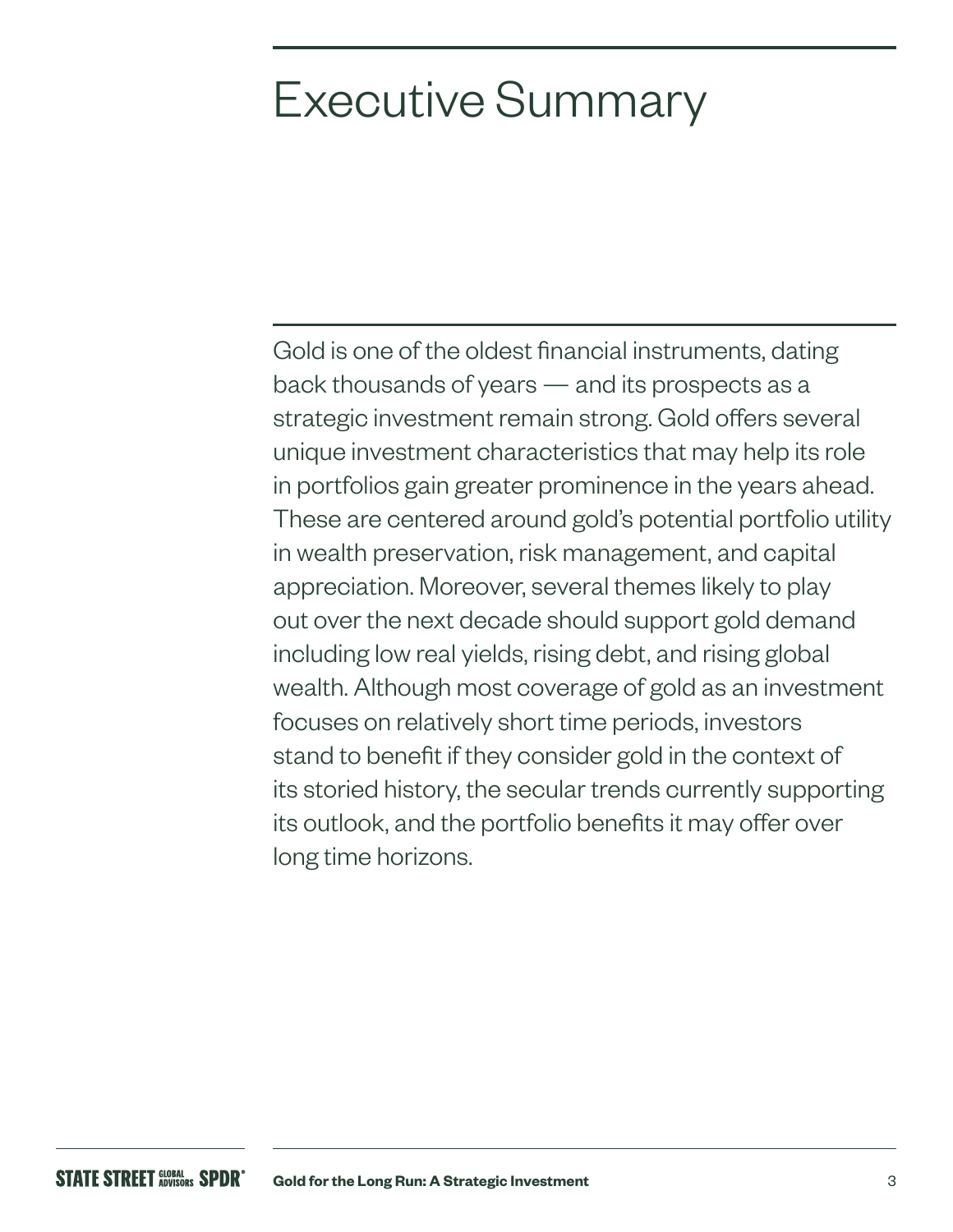## 1

## A Brief History of Gold as an Investment

Gold's history is as rich and ancient as the material itself. Civilizations have mined and used gold for at least 6,000 years, $<sup>1</sup>$  initially spurred by the metal's beauty; its</sup> rarity helped gold evolve into a symbol of prestige, wealth and power.

Ancient Greeks adopted a gold weight standard and in 550 BCE put the first gold coin into circulation. Since then, economic empires from Rome and Persia to Britain and the United States have used gold as capital or currency. Almost every ounce of gold that has ever been mined continues to count toward the more than 200,000 metric tons of above-ground stock in existence today.<sup>2</sup>



Source: Metals Focus, Refinitiv GFMS, World Gold Council, State Street Global Advisors. Data as of December 31, 2021. **Past performance is not a reliable indicator of future performance.**

## Figure 1 **Current Estimated Above-Ground Stock of Gold by Sector**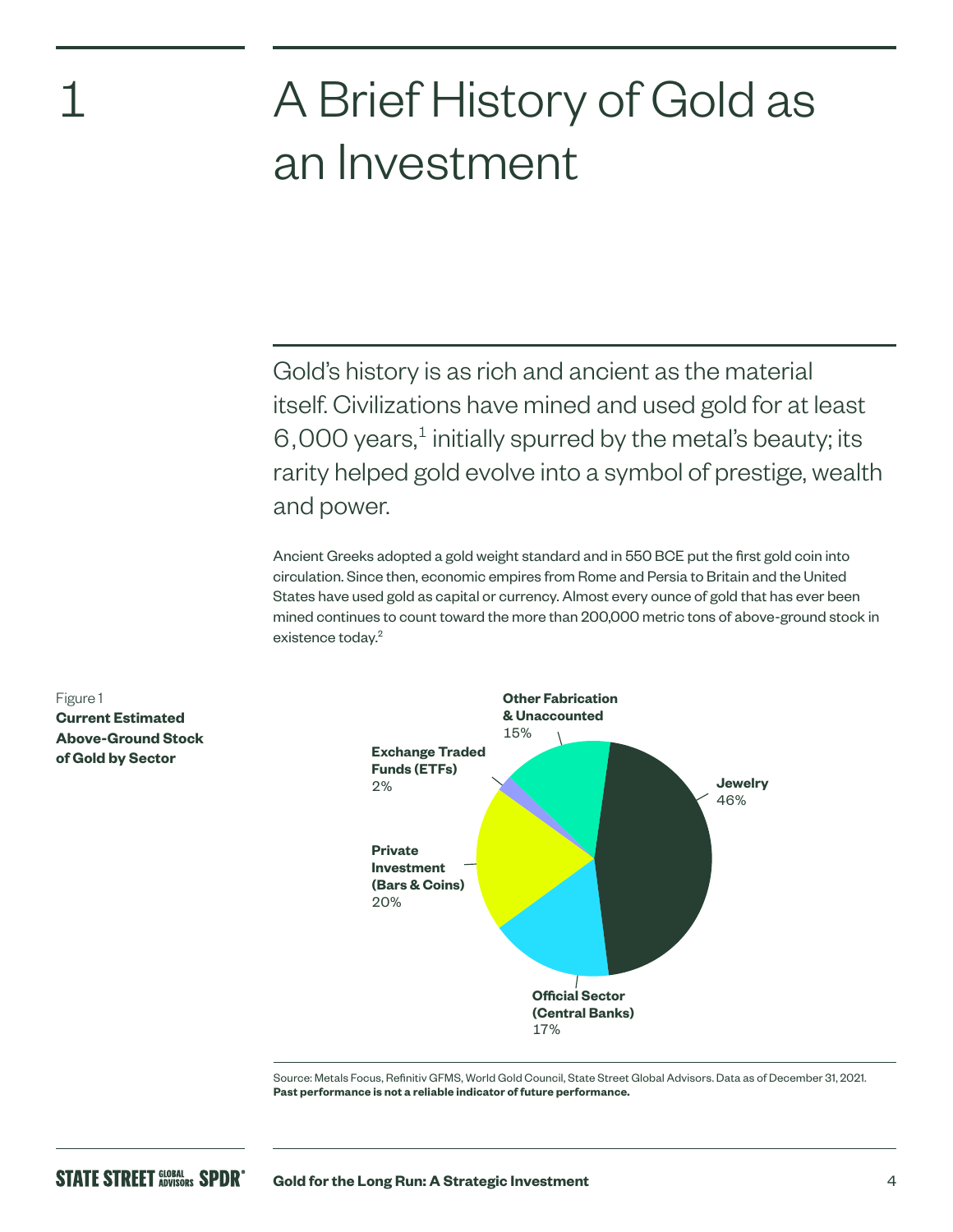Gold has been intertwined with the world economic order for the last two centuries. During the 19th century, most of the global economy adhered to a fixed price for gold and physical goldbacked currency values. In response to the Great Depression, US President Franklin D. Roosevelt signed Executive Order 6102 in 1933; combined with the Gold Reserve Act of 1934, it effectively outlawed private ownership of gold coins, bullion and certificates within the United States.

At the close of World War II, the US and 44 other nations met in Bretton Woods, New Hampshire, to create an efficient foreign exchange system that would promote international economic growth. Under the Bretton Woods Agreement, the US dollar was pegged to gold at a fixed price of \$35.00 per ounce, while other countries pegged their currencies to the US dollar. The system became contentious among member nations during the 1960s and early 1970s, however. On August 13, 1971, President Richard Nixon announced that the US would no longer benchmark its currency to gold and maintain gold's fixed price, effectively ending the Bretton Woods Agreement.

Thereafter, gold's price fluctuated based on the supply and demand dynamics in the open market, and its price increased 159% between President Nixon's announcement and the end of 1973. Yet US investors still could not legally own gold bullion — a prohibition that vanished when President Gerald Ford repealed Executive Order 6102 in December 1974.

Futures exchanges in New York and Chicago subsequently launched gold contracts, creating a mechanism for investors to trade gold within financial markets. Several governments, including the United States, then began minting investment-grade gold coins for retail investors. The next major evolution in gold investing emerged in the 21st century with the advent of the physically backed gold exchange traded fund (ETF).

| <b>Date</b> | <b>Event</b>                                                                         |  |  |  |
|-------------|--------------------------------------------------------------------------------------|--|--|--|
| 1873-1933   | Classical Gold Standard System                                                       |  |  |  |
| 1934        | Private gold ownership is outlawed in the US                                         |  |  |  |
| 1944-1971   | <b>Bretton Woods Monetary System</b>                                                 |  |  |  |
| 1967        | South Africa begins minting Krugerrand gold bullion coins for retail investment      |  |  |  |
| 1974        | US ban on private gold ownership removed; Gold futures contracts begin trading in US |  |  |  |
| 1979        | Canada begins minting Maple Leaf gold bullion coins for retail investment            |  |  |  |
| 1986        | US begins minting Eagle gold bullion coins for retail investment                     |  |  |  |
| 2003        | First gold-backed exchange traded fund (ETF) launched in Australia                   |  |  |  |
| 2004        | China lifts formal prohibition on private gold bullion ownership <sup>3</sup>        |  |  |  |
| 2004        | US launches first gold ETF                                                           |  |  |  |
| 2013        | China launches gold ETF                                                              |  |  |  |

Source: State Street Global Advisors. As of May 31, 2022.

### Figure 2 **Timeline of Modern Gold Investment**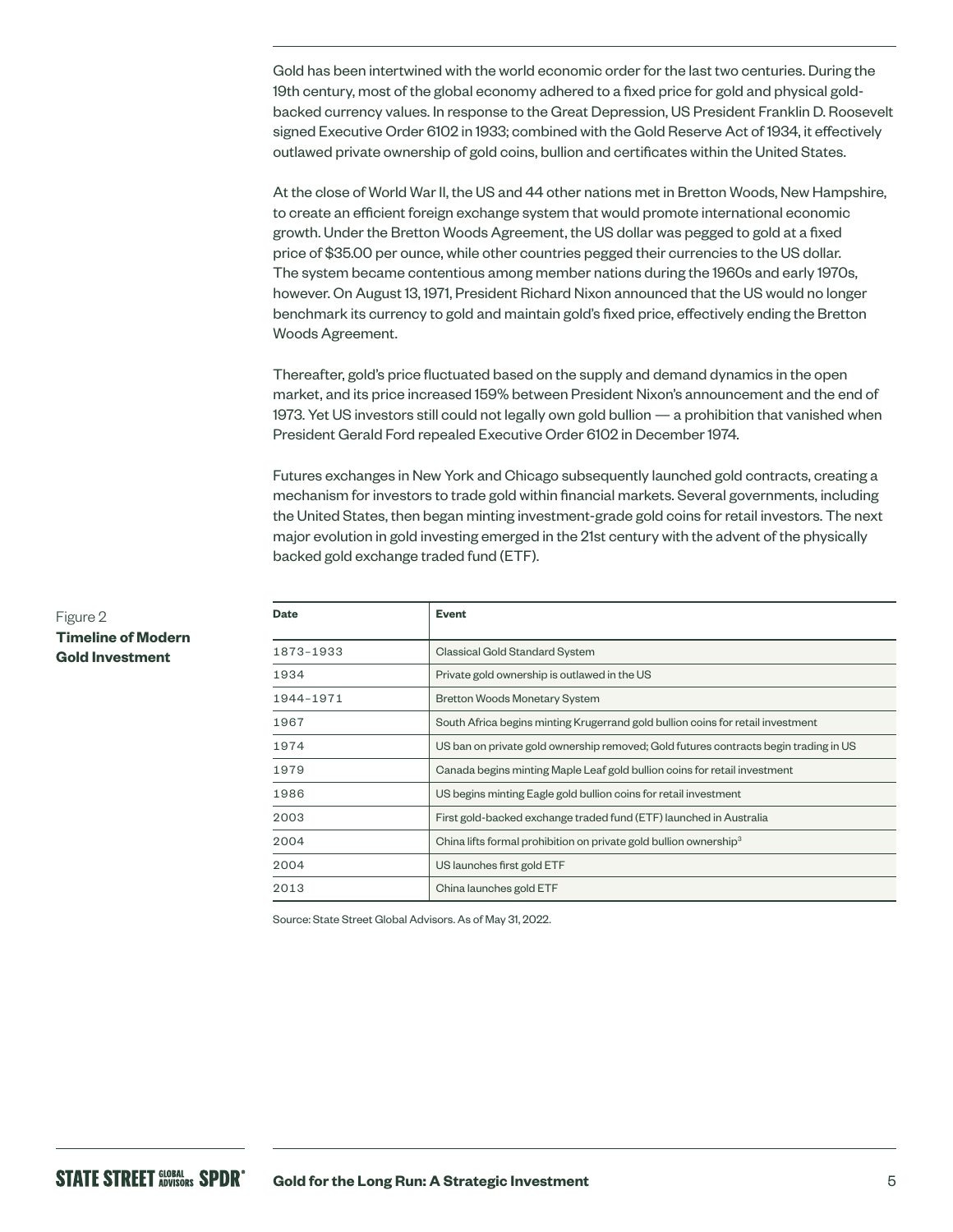## 2

Figure 3

**Drivers of Gold's Price**

## Secular Trends Affecting Gold Over the Next Decade

Gold's fundamentals are the product of a collection of short- and long-term global macroeconomic drivers, some cyclical in nature and some counter-cyclical. Gold's fundamentals in turn affect its price.

| <b>Strategic Drivers</b> | Economic Expansion          | Periods of growth support consumer demand (jewelry, technology) and<br>long-term savings                 |  |  |
|--------------------------|-----------------------------|----------------------------------------------------------------------------------------------------------|--|--|
|                          | <b>Risk and Uncertainty</b> | Market downturns often boost investment demand for gold as a perceived<br>safe haven <sup>4</sup>        |  |  |
| <b>Tactical Drivers</b>  | <b>Opportunity Costs</b>    | The prices of competing assets such as bonds and currencies influence<br>investor attitudes towards gold |  |  |
|                          | Momentum                    | Capital flows, positioning and price trends can ignite or dampen<br>gold's performance                   |  |  |

Source: World Gold Council, State Street Global Advisors. As of May 31, 2022.

Economic growth is a key strategic driver affecting gold's long-term outlook and potential investment benefits. Economic expansions lead to cyclical increases in demand for gold, which is a key component not only in jewelry but also in certain technology products and industrial applications. Economic growth also tends to increase gold demand from savers. Growing risks in the economy and financial markets also boost gold demand, as investors seek a perceived safe haven and store of value during turbulent and uncertain periods.

The global outlook over the next decade points to higher growth, increasing incomes, and rising uncertainties, contributing to several themes that are constructive for gold's long-term outlook.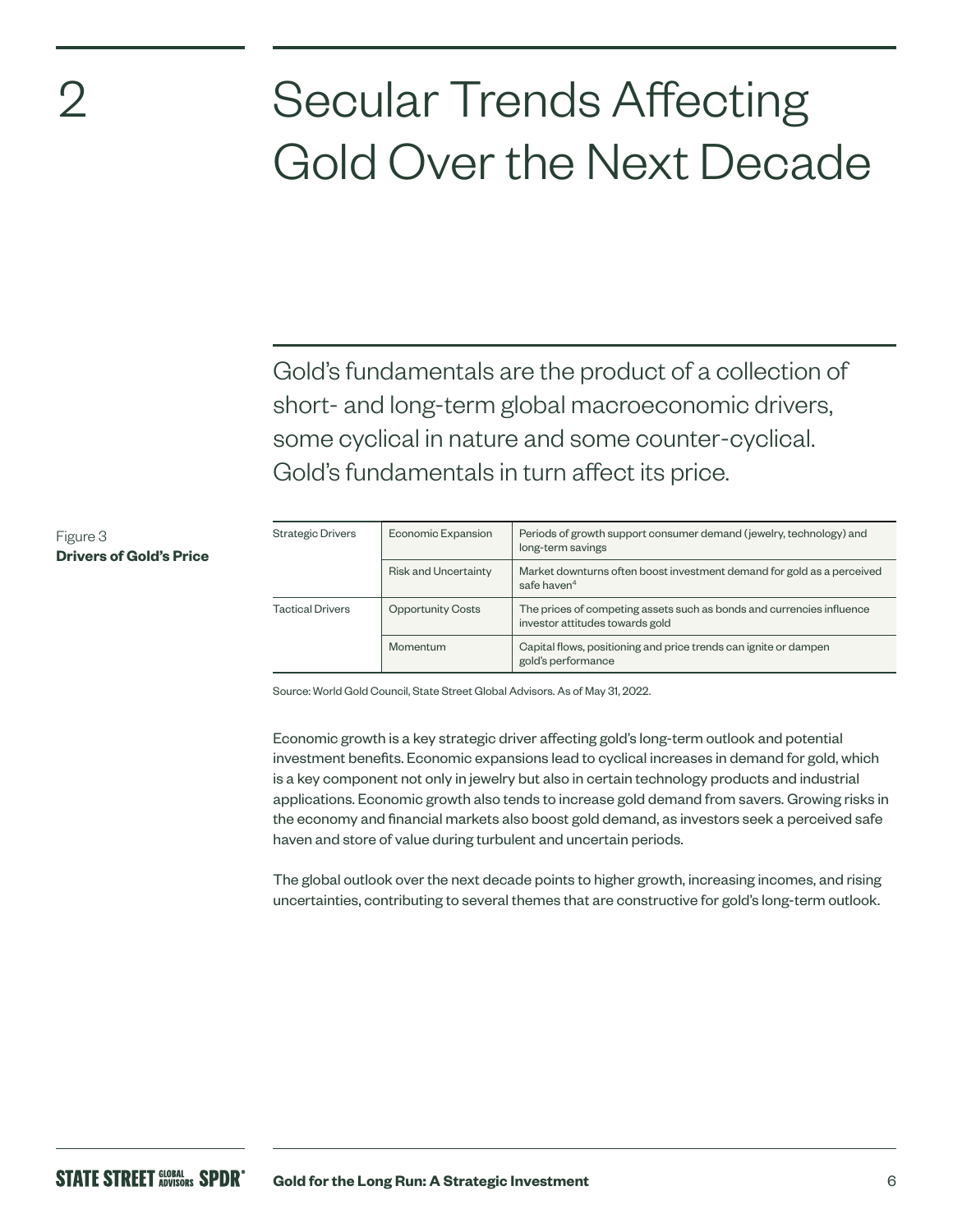## **Monetary Policy and the Long-Run Real-Yield Cycle**

As a hard asset, gold does not generate income akin to bond coupon payments or stock dividends. This lack of cash flow — aka gold's "zero yield" — makes gold investment demand highly sensitive to the global yield cycle. When interest rates are high, investors assume a high opportunity cost for holding gold. When interest rates are low or negative, gold's appeal increases relative to yield-generating assets such as cash deposits, Treasuries, and other sovereign debt.

The aftermath of the global financial crisis in 2008 led monetary policymakers around the world to push interest rates to zero or in some cases negative. As a result, real yields on sovereign bonds (the bonds' yields less the rate of inflation) fell deeply negative. Throughout the 2010s, low real interest rates and yields became the norm rather than an outlier. Looking ahead, the potential of lower for longer real interest rates persisting remains high against a backdrop of accommodative monetary policies globally.

A historical comparison between gold prices and real yields (proxied by the 2-year US Treasury note) demonstrates the long-term relationship between the two. The periods with gold's strongest sustained performance (the shaded regions in Figure 4) occurred when real yields were low, particularly when they were persistently below 2%. Real yields stayed above 2% throughout almost all of the 1980s and 1990s; during this period, interest-bearing financial assets were relatively attractive and gold underperformed.



Source: Bloomberg Finance L.P., State Street Global Advisors. Data from July 1, 1976 to May 31, 2022. **Past performance is not a reliable indicator of future performance.**

Real yields in the US were negative 34% of the time over the last 45 years, and gold's average monthly return was strongly positive (1.29%) during those periods. Yet positive real yields did not mean negative gold returns, as gold also performed well when US real yields were between 0% and 2%.<sup>5</sup> Gold's performance has struggled historically when real yields were high (above 2%) with a slightly negative average monthly return.

## Figure 4 **Gold Exhibits an Inverse Historical Relationship with Real Yields**

- **2-Year US Real Yield,** % (LHS)
- Gold Price, US\$/oz -Logarithmic Scale (RHS)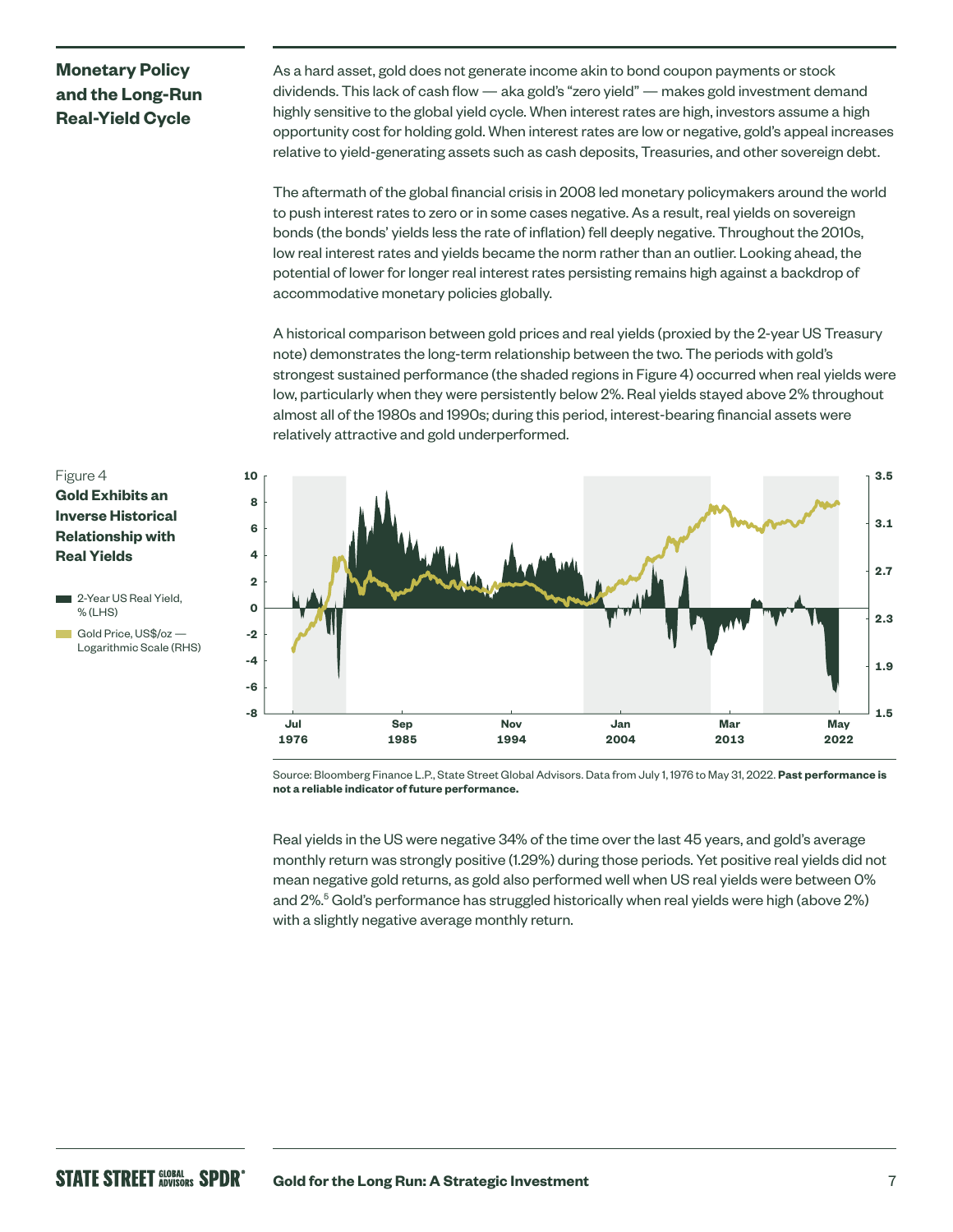#### **Real Yield — Level Negative Positive < -2% -2% to 0% 0% to +2% > +2%** Average Monthly Gold Return  $\begin{array}{|c|c|c|c|c|c|c|c|c|} \hline \text{A} & \text{A} & \text{B} & \text{B} & \text{A} & \text{B} & \text{B} & \text{A} \end{array}$  Average Monthly Gold Return  $\begin{array}{|c|c|c|c|c|c|c|c|c|} \hline \text{A} & \text{B} & \text{B} & \text{B} & \text{B} & \text{B} & \text{B} & \text{B} & \text{B} &$ Frequency 34% 66% 8% 26% 25% 41% Figure 5 **On Average, Gold Shows Positive Returns when Real Interest Rates are Below 2%**

Source: Bloomberg Finance L.P., State Street Global Advisors. Data from July 1, 1976 to May 31, 2022. **Past performance is not a reliable indicator of future performance.**

Gold prices also tended to increase most with large declines in real yields. Gold had an average monthly return of 1.26% in all months when real yields fell and 1.93% during months when real yields dropped significantly (more than 0.5%). When real yields increased, performance was mixed: Small real yield increases were associated with modest but positive gold returns, while large increases in real yields corresponded with negative returns. These types of large yield increases, however, have been infrequent — occurring only 13% of months since 1976.

### Figure 6

**Aside from Infrequent Major Swings, Gold Responds Favorably to Short-Term Volatility in Real Yields**

| <b>Real Yield — Change</b>  | <b>Falling</b> | <b>Rising/Flat</b> | $\leq -0.5\%$ |       | $-0.5\%$ to 0% $\vert$ 0% to +0.5% | $> +0.5%$ |
|-----------------------------|----------------|--------------------|---------------|-------|------------------------------------|-----------|
| Average Monthly Gold Return | 1.26%          | $-0.02\%$          | 1.93%         | 0.96% | 0.24%                              | $-0.73%$  |
| Freauencv                   | 51%            | 49%                | 16%           | 35%   | 35%                                | 13%       |

Source: Bloomberg Finance L.P., State Street Global Advisors. Data from July 1, 1976 to May 31, 2022. **Past performance is not a reliable indicator of future performance.**

The inflation outlook has a strong influence on the real yield cycle. Expectations for rising inflation typically lead monetary policymakers to increase nominal interest rates. Those rate increases tend to dampen inflation while boosting bond yields, resulting in higher real yields.

Global trends in place today that are likely to keep inflation and real interest rates subdued over the long run include:

- Aging demographics, which reduce aggregate demand;
- The impact of technology, which reduces production costs and may boost productivity;
- Rising global debt burdens, which motivate policymakers to maintain low interest rates in order to manage higher debt service costs.

The impact of these factors is both deflationary and structural in nature and will likely limit price inflation indices from reaching sustained extreme levels last seen during the 1970s in developed economies.

In turn, monetary policymakers will remain unincentivized to raise nominal interest rates with inflation remaining stable and relatively low compared to long-term historical trends, thereby perpetuating a low real-yield cycle. This enhances gold's appeal relative to investors' other options. Indeed, gold may play a more prominent role in portfolios as low yields and return expectations for traditional fixed income and equity solutions force investors to look to other assets to navigate volatility.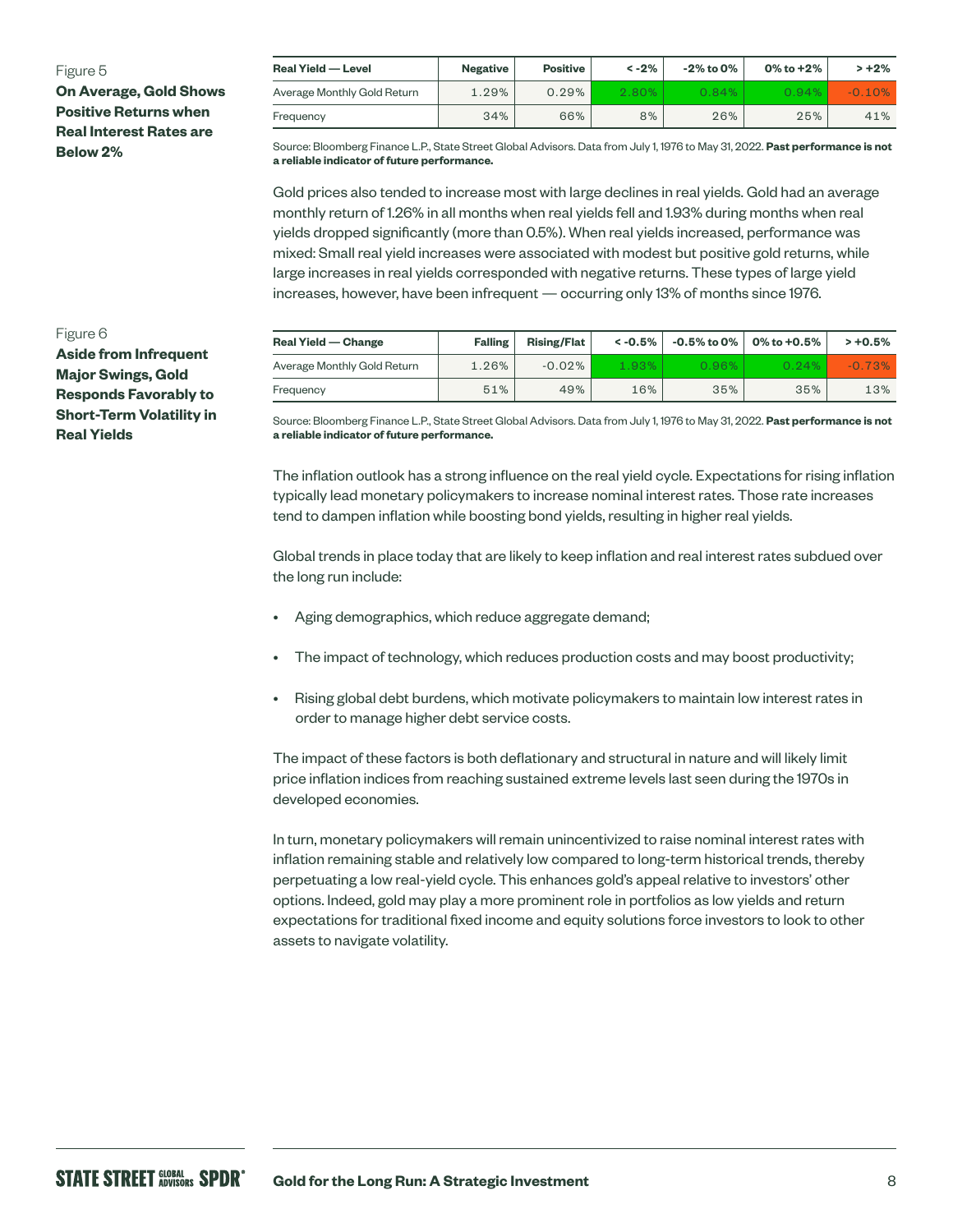## **Rising Debt Levels and Reserve Diversification**

Gold is often considered an alternative to fiat reserve currencies such as the US dollar, euro, and Japanese yen. Central banks around the world have dramatically expanded their balance sheets and increased global liquidity over the last 25 years. That trend is likely to persist, supporting long-term growth in gold demand and its price.

In the 21st century, the explosion of debt has been tied directly to increased liquidity and easy monetary policy. Central bank balance sheets in the US, EU, UK, and Japan rose nearly 10-fold between 2000 and May 2022, from US\$2.5 trillion (T) to US\$25.3T.<sup>6</sup>

## Figure 7 **Global Liquidity and Debt Levels Grow Ever Higher**

- Bank of England (BOE)
- Bank of Japan (BOJ)
- European Central Bank (ECB)
- Federal Reserve (Fed)
- Gold Spot Price, US\$/oz (RHS)



Source: Bloomberg Finance L.P., State Street Global Advisors. Data from May 31, 1997 to May 31, 2022. **Past performance is not a reliable indicator of future performance.**

As global liquidity and debt exploded over the last 25 years, the price of gold increased 430%.<sup>7</sup> Individual investors shifted into gold due to concerns about pervasive, long-term risks from this eruption of debt and liquidity. Meanwhile, central banks also drastically altered their strategic stances towards gold.

Central banks were net sellers of gold during the late 20th century. They became net buyers in the aftermath of the 2008 financial crisis, and they have since maintained that position. Central banks purchased gold to diversify their reserves, to shore up their balance sheets and to gain liquidity from a ubiquitous asset without credit risk. They are expected to continue to be net purchasers, supporting the outlook for gold prices.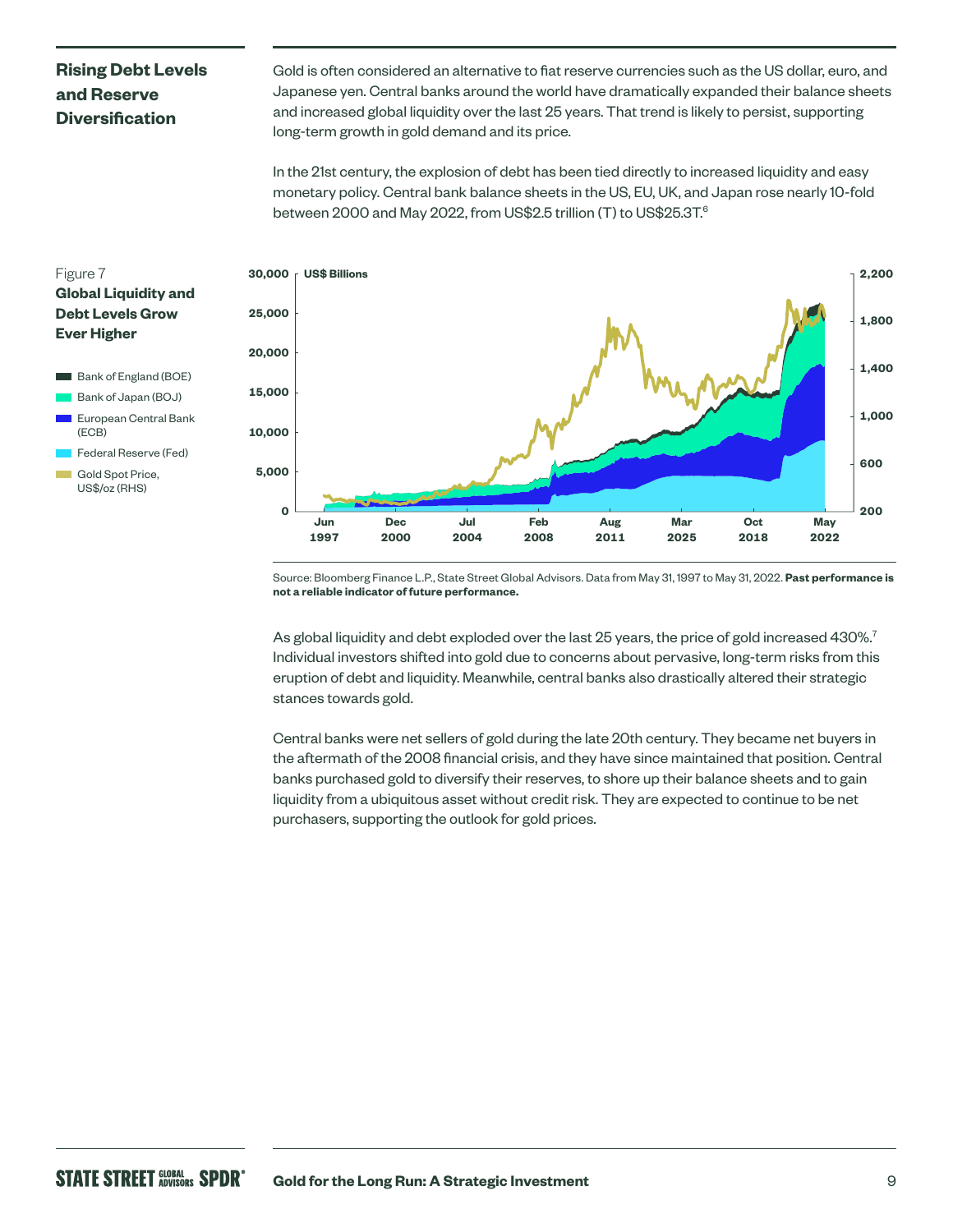### Figure 8 **Central Bank Gold Demand Since the Collapse of the Bretton Woods Agreement**

**M** % Change in Central Bank Gold Holdings (LHS)

 Global Central Banks Gold Holdings in Tons (RHS)



Source: Bloomberg Finance L.P., World Gold Council, State Street Global Advisors. Data from January 1, 1970 to December 31, 2021. **Past performance is not a reliable indicator of future performance.**

Emerging markets, led by China and Russia, have accounted for the lion's share of net gold purchases. Nevertheless, emerging markets' gold reserves remain well below their developedmarket peers in terms of total gold holdings and gold's percentage of total foreign exchange (FX) reserves. Developed markets currently control two-thirds of the gold held globally by the official sector, and their gold holdings account for 64% of aggregate FX reserves. By contrast, gold held by all emerging and frontier market central banks accounts for only 8% of total FX reserves, one-eighth the percentage held by developed economies. The gap showcases not only emerging markets' potential to accumulate further gold reserves, but also the critical role gold plays in diversifying positions currently dominated in fiat currencies such as the US dollar.



Source: Bloomberg Finance L.P., IMF, World Gold Council, State Street Global Advisors. Data as of May 31, 2022. **Past performance is not a reliable indicator of future performance.**

## Figure 9 **Gold for Reserve Diversification Has Room to Grow Among Emerging Markets**

Share of Global Gold Reserves

 Gold's Share of Total Reserves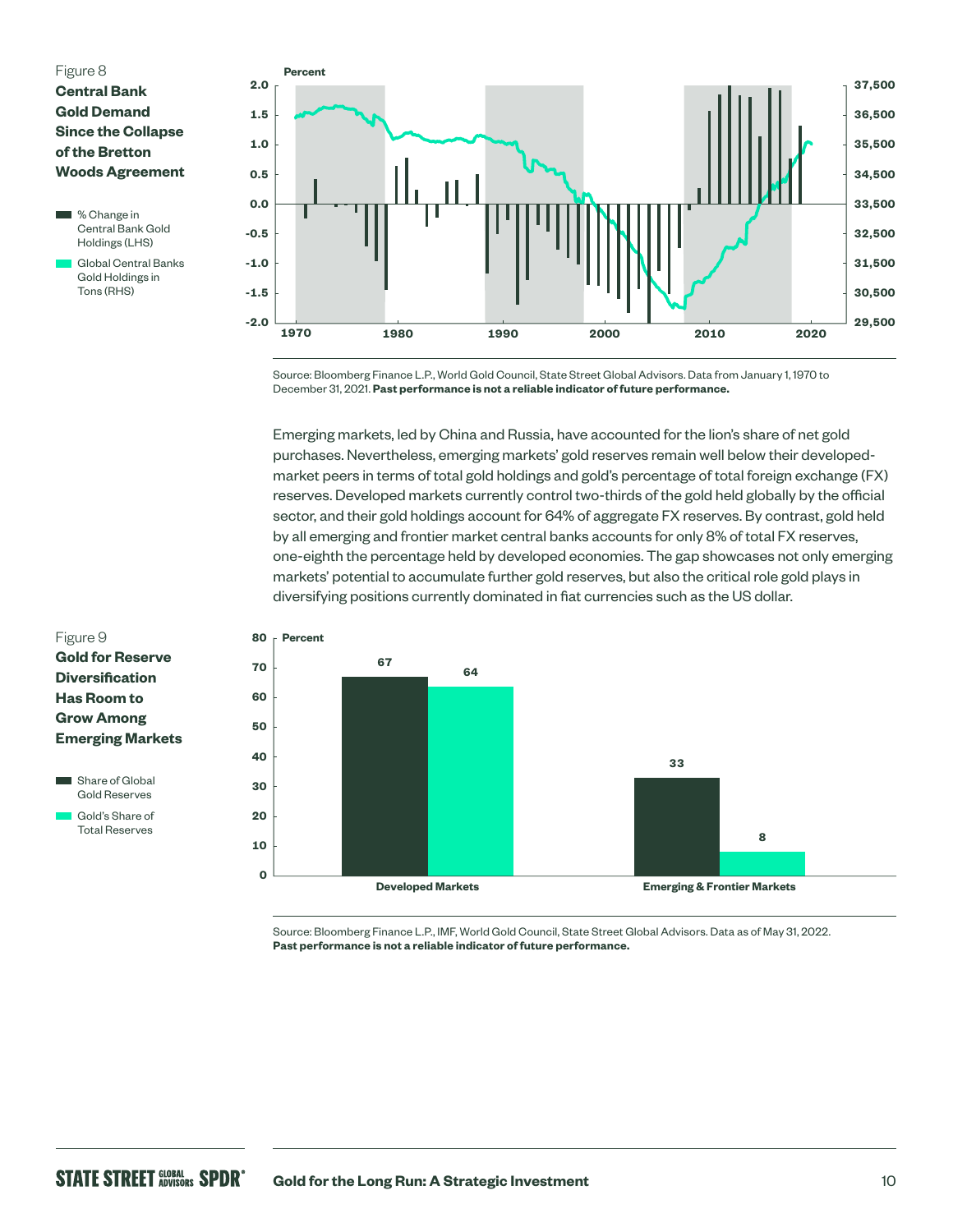## **Gold and the Income Effect**

As gross domestic product (GDP) per capita rises, consumers are likely to spend a higher share of their income on gold in the form of savings as well as consumer purchases of jewelry and related luxury items.

Demographics in emerging and frontier markets are constructive for economic growth in those countries, and that growth also may help increase gold demand over the long run. The populations of emerging and frontier economies are generally younger than those of developed economies and are expected to produce a higher share of future global output and future marginal wealth. Many of these countries are in Asia and the Middle East, which hold a strong cultural and social affinity for gold.

Rising incomes also promise to create a larger market for technological devices, which are another source of gold demand. As connectivity and electrification grow around the world, a higher share of incomes and wealth are spent on consumer electronics and other products that contain gold as a critical technological element.

## Figure 10 **Rising Wealth and Consumer Demand is a Key Driver for Gold Among its Largest Sectors**



Source: (left) Refinitiv GFMS, Metals Focus, World Gold Council, State Street Global Advisors. Data from January 1, 1981–December 31, 2020. (right) Refinitiv GFMS, Metals Focus, World Gold Council, State Street Global Advisors. Data from January 1, 1992–December 31, 2020. **Past performance is not a reliable indicator of future performance.**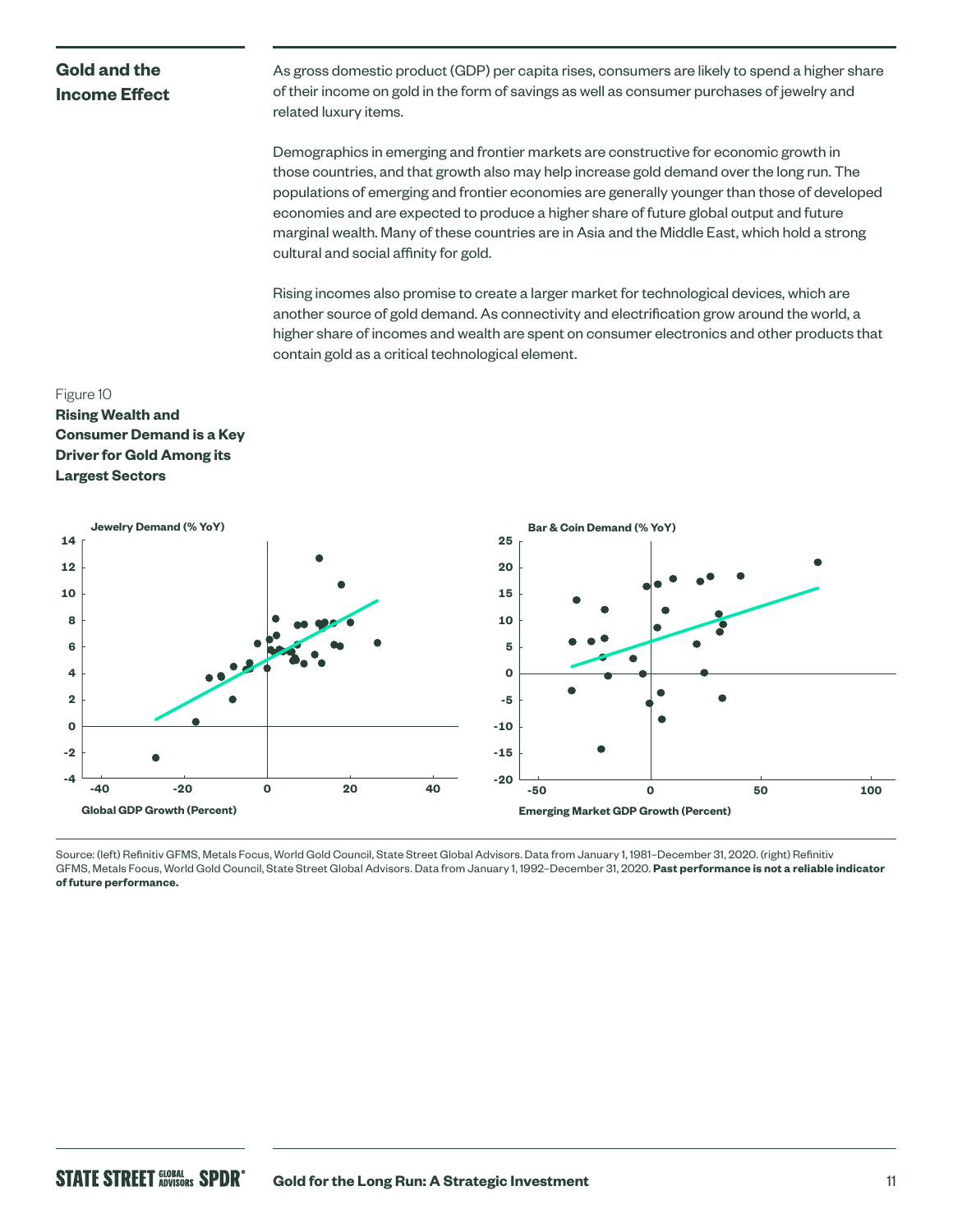At the other end of the spectrum, aging developed economies are undergoing a demographic transition as the baby boomer generation retires. Investors in these countries will continue to seek diversification and risk management, and may turn to gold to help preserve already accumulated wealth.

Gold's market capitalization within a representative global market portfolio<sup>8</sup> has increased since 2000. Not only has the metal's price risen alongside other asset classes, but investment holdings<sup>9</sup> in gold have climbed as well. Over the next decade, investors will continue to juggle the disruptive impact of monetary policy, rising debt burdens, and shifting demographics. In response, a growing need for non-traditional investment solutions to manage these risks may see new investors look to gold as a way to manage these and other risks.



Source: Frederic Dodard, CFA®, FRM®, EMEA Head of ISG, Amy Le, CFA®, Macro-Investment Strategist, Global Macro Policy Research and Amlan Roy, PhD, Head of Global Macro Policy Research, *What is the Portfolio of Assets Held by the World,* State Street Global Advisors Worldwide Entities. Gold represented by private investment and official sector holdings, while excluding jewelry and industrial fabrication holdings. Data from January 1, 2000 to December 31, 2021. **Past performance is not a reliable indicator of future performance.** 

Figure 11 **Gold's Representative Share of Global Market Portfolio Increased Since 2000**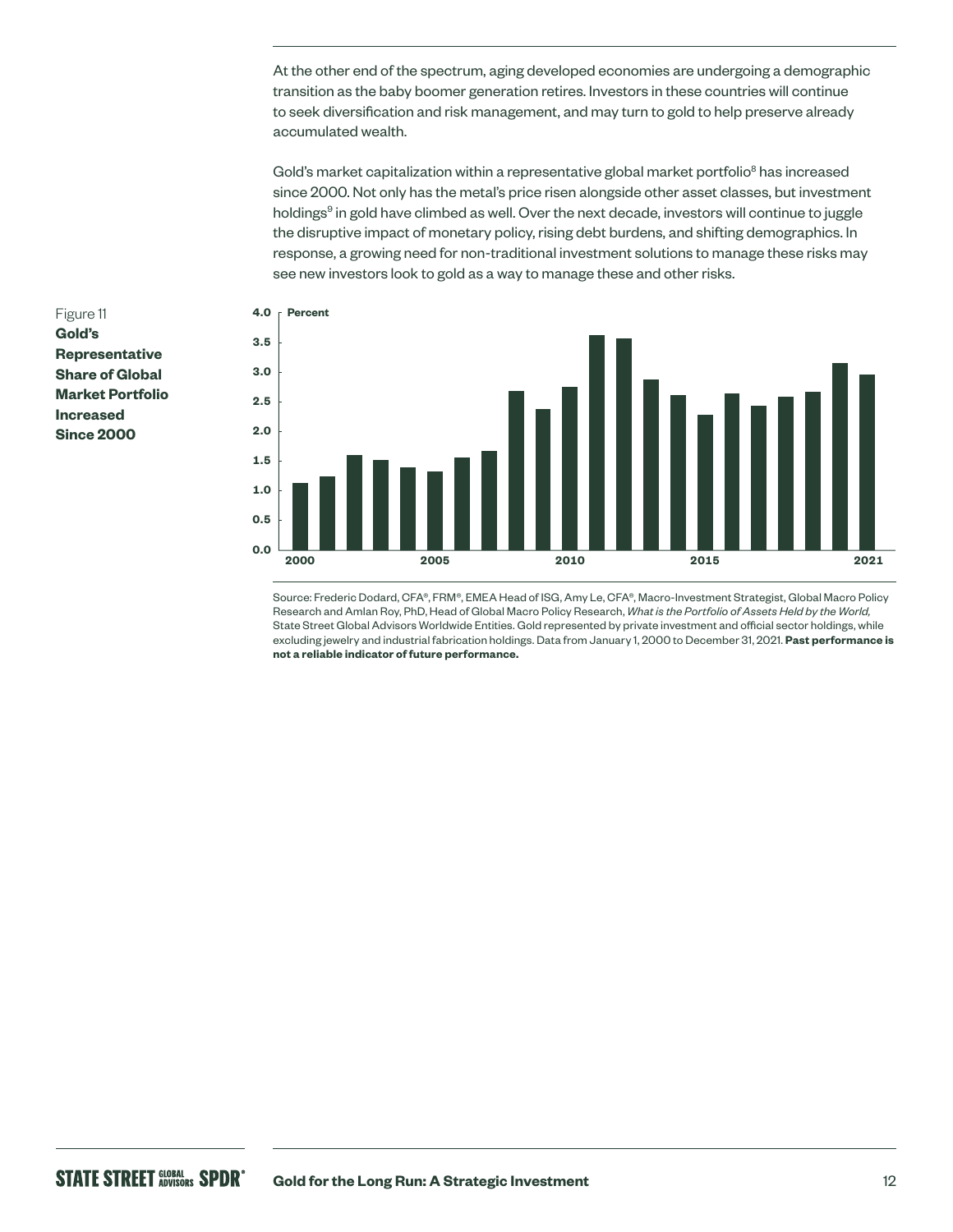3

## Portfolio Strategy and Gold's Long-Term Utility

## **Wealth Preservation as a Store of Value**

Perhaps the longest and most well-known utility for gold has been as a store of value. Gold's elemental characteristics, coupled with its natural rarity, for centuries have made it a reliable vehicle to maintain and accumulate wealth. Gold has aided in wealth preservation over time for two reasons: It has helped provide protection during periods of extreme price increases, and it has served as a hedge against currency debasement.

Gold is often touted as an inflation hedge. The full truth is more nuanced. Although the price of gold tends to keep pace with general price fluctuations, its overall inflation sensitivity during periods of low or moderate price changes has been average compared to other asset classes. In reality, gold has been most effective at protecting against periods of *extreme* price instability both inflation and deflation.

The most intense period of global deflation in the last century occurred in the 1930s, during the depths of the Great Depression. In the US, consumer prices fell nearly 25% overall, with the rate of deflation exceeding 10% in 1932.<sup>10</sup> To combat deflation, the US stimulated the ailing economy, expanding the money supply by increasing the official price of gold. From 1929 to 1933, the government revalued gold upward by 70%, from \$20.67 to \$35 per ounce.<sup>11</sup>

Over the last 50 years, the most dramatic price inflation in developed economies occurred in the 1970s. Rising oil prices contributed to economic stagflation — falling growth with rising prices. Annual inflation in the US averaged 7.9% during the 1970s, nearly three times the annual rate of 2.8% in the previous decade.<sup>12</sup> Gold benefited from this environment as well, with the US dollar price of gold soaring from \$43.63 per ounce on August 15, 1971 (when gold began to trade freely) to \$589.75 per ounce on December 31, 1980.<sup>13</sup>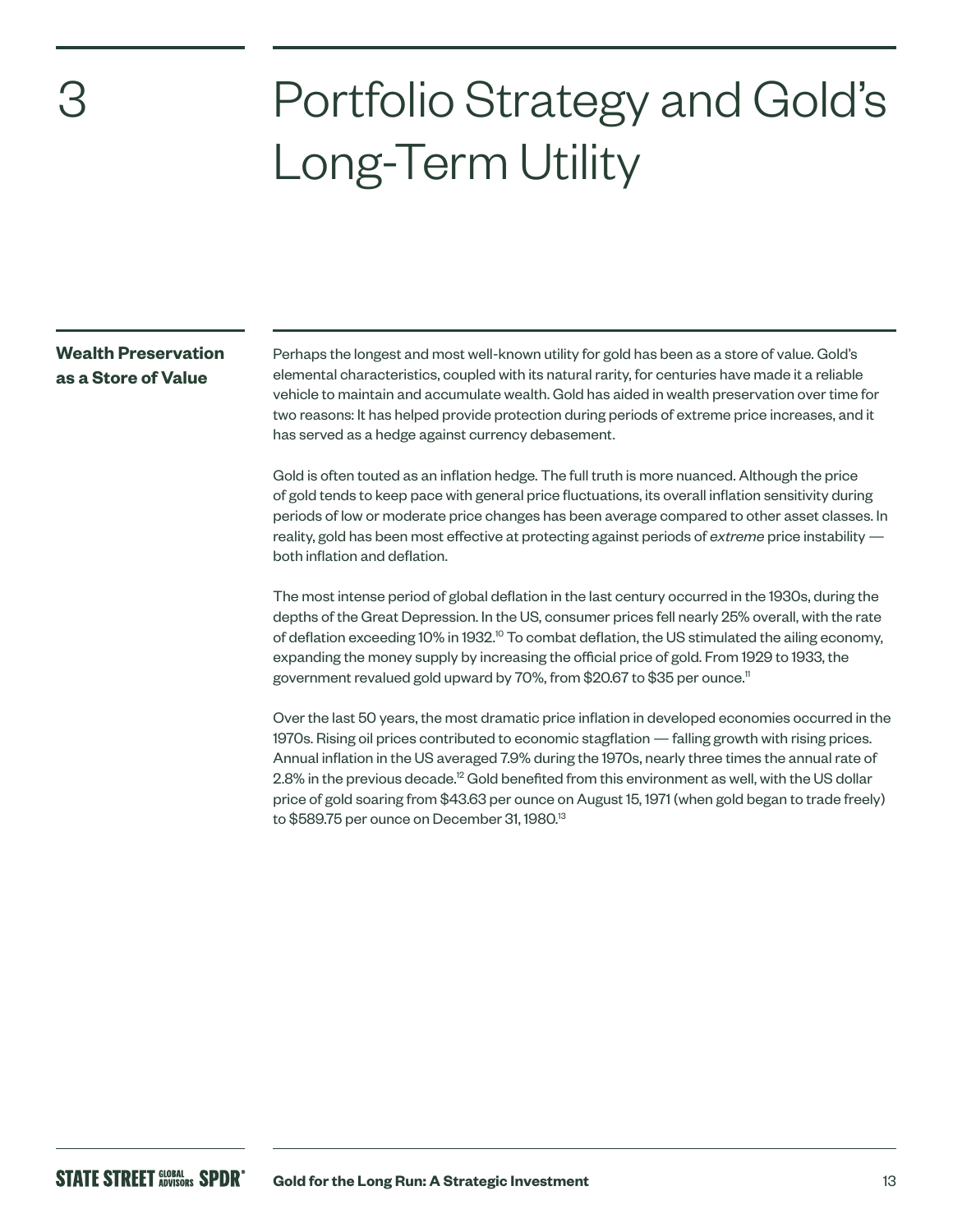### Figure 12

**Over Last 100 Years, Gold Has Been Effective at Hedging Extreme Changes in Price Levels**

US CPI, Z-Score (LHS)

Gold Price, US\$/oz — Logarithmic Scale (RHS)



Source: Bloomberg Finance L.P., State Street Global Advisors. Data from April 30, 1921 to May 31, 2022. US CPI rate standardized to zero. **Past performance is not a reliable indicator of future performance.**

Gold's ability to protect against the risk of currency debasement has been another pillar of its ability to preserve wealth over time. The strength of a nation's currency is linked closely to its overall fiscal health and debt burden. Historically, extreme deficits negatively affect governments' currencies relative to those of other countries. Since gold doesn't change or erode over time, it can serve as a static measuring stick. Comparing the values of major reserve currencies to gold over the last century illustrates how dramatically they can lose their purchasing power due to fiscal deficits, increased spending, and rising debt levels to finance public programs and military operations. Gold has served as a bulwark against this risk.

#### **Relative Value to Gold (Index =100) 140**



Source: Bloomberg Finance L.P., Harold Marcuse — UC Santa Barbara, World Gold Council, State Street Global Advisors. Data from January 1, 1900 to December 31, 2021. Based on the annual average price of a currency relative to the gold price. USD = US Dollar, EUR = Euro, JPY = Japanese Yen, GBP = British Pound. Euro (EUR) was established in January 1999, for period prior to this the German Deutsche Mark was used as a proxy for European currency. **Past performance is not a reliable indicator of future performance.**

## Figure 13 **Gold Protects Against Currency Debasement Over the Long Run**

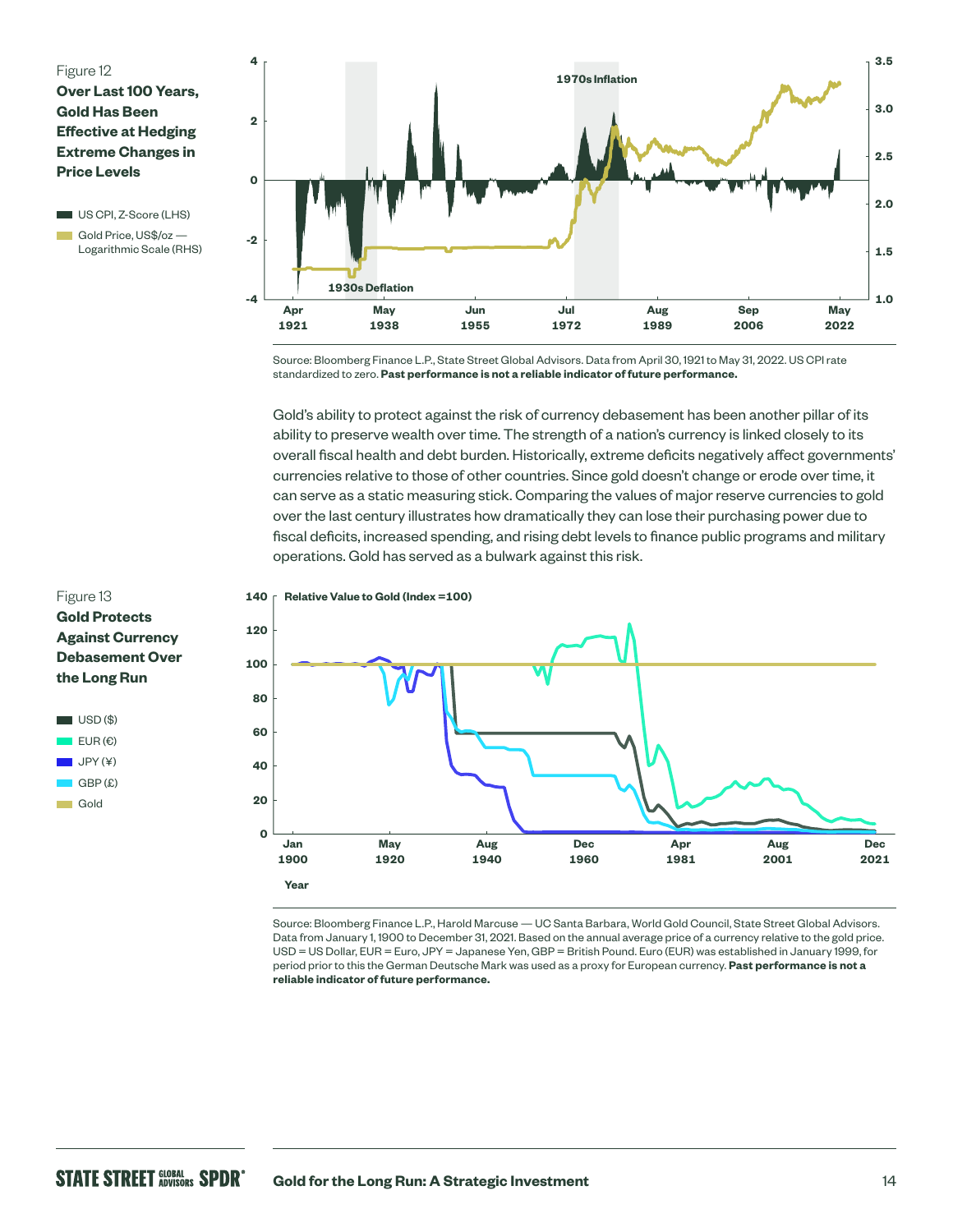Gold has preserved purchasing power over time by protecting against both extreme price fluctuations and weakening currencies. This framework offers a more accurate and useful way to consider the metal than thinking of it purely as an inflation hedge. Over the last 50 years, monetary inflation — the loss of purchasing power through increasing money supply resulting in currency debasement — has been a greater risk to investors than price inflation alone. This should be an important consideration for investors looking to use gold to preserve wealth over the long run.

## **Gold Preserves Spending Power Over the Long Run M2 Money Supply** US Consumer Price

Index (CPI) Gold Price (US\$/oz)

Figure 14



Source: Bloomberg Finance L.P., State Street Global Advisors. Data from July 31, 1971 to April 30, 2022. **Past performance is not a reliable indicator of future performance.**

## **A Risk Management Tool with Staying Power**

Gold is a robust, multi-faceted hedge. It has the ability to protect portfolios by reducing volatility, limiting drawdowns, and offering a low correlation to financial assets such as stocks and bonds. Over the long term, gold stands out as a persevering source of diversification for strategic investors.

A wide range of asset classes and investment strategies have been touted as portfolio diversifiers in recent decades. Many of these proposed diversifiers have failed to deliver when it counted, exhibiting high correlations to stock and bond portfolios during times of crisis.

For example, during the period leading up to the 2008 financial crisis, broad commodities, REITs and hedge funds joined gold in sporting relatively low correlations to a global stock-bond portfolio. Correlations rose during the peak of the crisis in 2008, as most assets were sold to meet liquidity needs. Among these asset classes, only gold's correlation reverted to pre-crisis levels in the years following 2008.14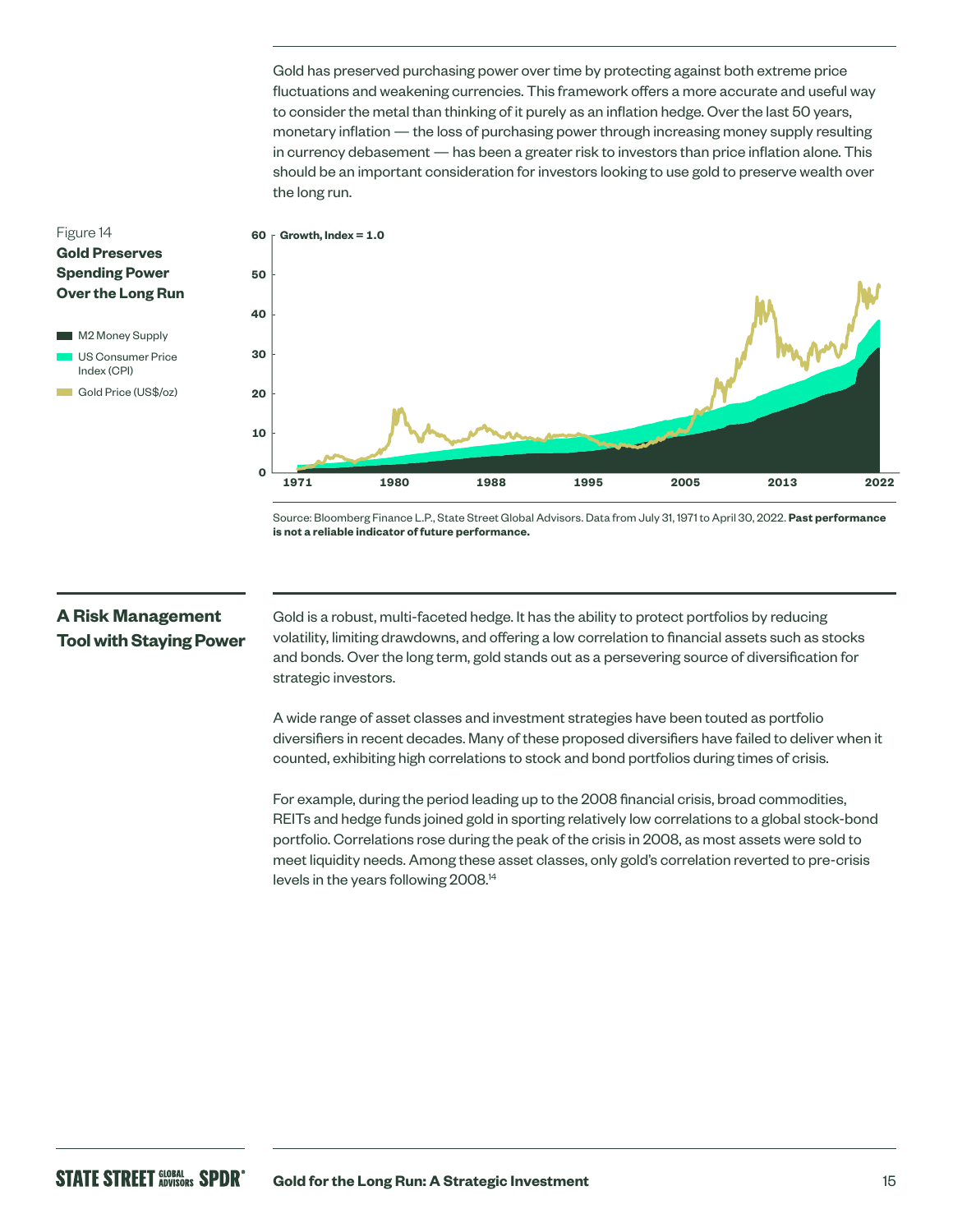Figure 15 **Scarcity of Diversifying Assets Over Time Makes Gold Truly Unique**



**Correlation to Global 60/40 Stock/Bond Portfolio 1.0**



Source: Bloomberg Finance, L.P., State Street Global Advisors. Data from January 1, 1999 to May 31, 2022. Gold = gold spot price. Commodities = S&P GSCI Total Return Index, Hedge Funds = Hedge Fund Research HFRI FOF Diversified Index, REITs = FTSE NAREIT All Equity REITS Total Return Index, Private Equity = LPX50 Listed Private Equity Index Total Return. Global 60/40 portfolio = 60% MSCI All Country World Index, 40% Bloomberg Barclays Global Aggregate Index. **Past performance is not a reliable indicator of future performance.**

Gold's unique investment characteristics mean that adding a long-term allocation can improve overall portfolio efficiency. The metal's persistently low correlation to other assets and ability to reduce portfolio drawdowns historically has improved a diversified portfolio's Sharpe ratio (a measure of risk-adjusted return) for portfolios with a variety of risk profiles.



Source: State Street Global Advisors, Bloomberg Finance L.P. Data from December 31, 1977–May 31, 2022. Gold spot price used for gold return calculations. Conservative = 20% Stock/80% Bond, Moderate Conservative = 40% Stock/60% Bond, Moderate = 60% Stock/40% Bond, Moderate Aggressive = 75% Stock/25% Bond, Aggressive = 85% Stock/15% Bond. Stock index = MSCI World Total Return Index, Bond index = Bloomberg Barclays US Aggregate Index. Respective gold allocation added on a pro-rata basis to each portfolio. Index returns are unmanaged and do not reflect the deduction of any fees or expenses. Index returns reflect all items of income, gain and loss and the reinvestment of dividends and other income. Returns do not represent those of a specific product but were achieved by mathematically combining the actual performance data of the constituents according to their weightings detailed in the above disclosure. Performance of the hypothetical blended portfolio assumes no transaction and rebalancing costs, so actual results will differ. Returns are based on the actual performance of the gold spot price for the period presented and the actual performance of the MSCI World Total Return Index and the Bloomberg Barclays US Aggregate Index for the periods beginning on their inception dates. **Past performance is not a reliable indicator of future performance.**



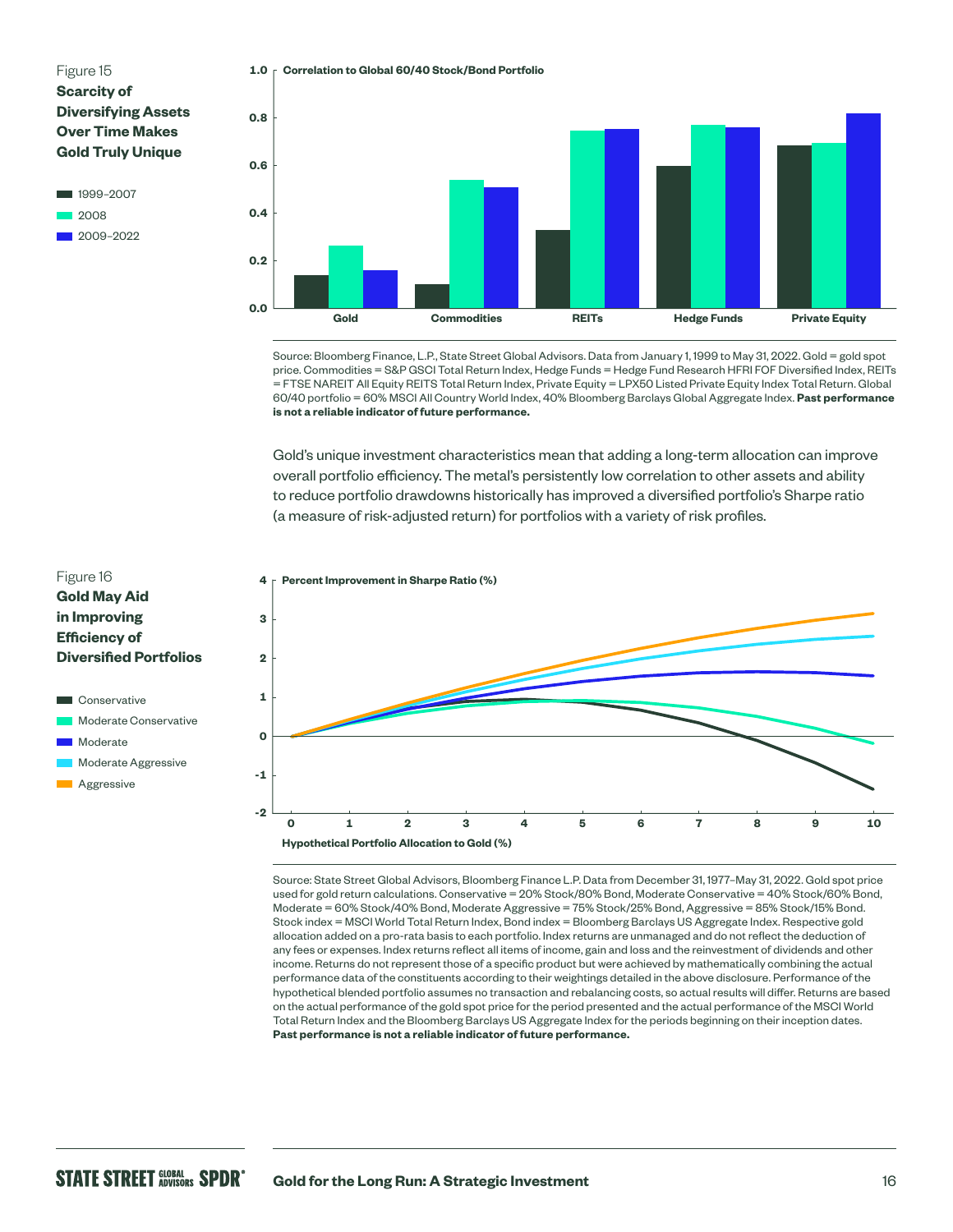## **Capital Appreciation and Long-Term Return Expectations**

Investors often focus on gold's short-term return potential. But gold has provided positive returns over most long run periods, producing an annualized return of 7.7% since 1971<sup>15</sup> and outperforming global equities, global bonds, and broad commodities over the last 20 years. However, a long-run perspective highlights that gold's expected returns are more comparable to bonds than equities. This makes sense, considering that gold and bonds serve similar functions in portfolios: Both are efficient sources of diversification and sensitive to long-term interest-rate cycles. Gold has consistently outperformed cash and broad commodities, indicative of its ability to



Global Equities **Commodities** 



Source: Bloomberg Finance L.P., State Street Global Advisors. Data as of May 31, 2022. Gold = gold spot price, Cash = ICE BofAML US 3-Month Treasury Bill Index, Global Bonds = Bloomberg Barclays Global Aggregate Total Return USD Index, Global Equities = MSCI World Total Return Index, Commodities = S&P GSCI Total Return Index. **Past performance is not a reliable indicator of future performance.**

serve as an effective store of value over various long-term periods. In fact gold's real return since August 15, 1971 is 3.8%.<sup>16</sup> Overall, strategic investors in gold should not base their allocation decisions with the expectation that gold will provide equity-like returns in the long run. Rather, they can consider investing in gold for its ability to deliver potentially positive real returns, its track record to potentially help manage risk, and for its capacity to serve as a store of value.



Source: Bloomberg Finance L.P., State Street Global Advisors. Data from August 1, 1971 to May 31, 2022. **Past performance is not a reliable indicator of future performance.**

## Figure 18 **Gold Has Exhibited Positive Real Returns Over Time**

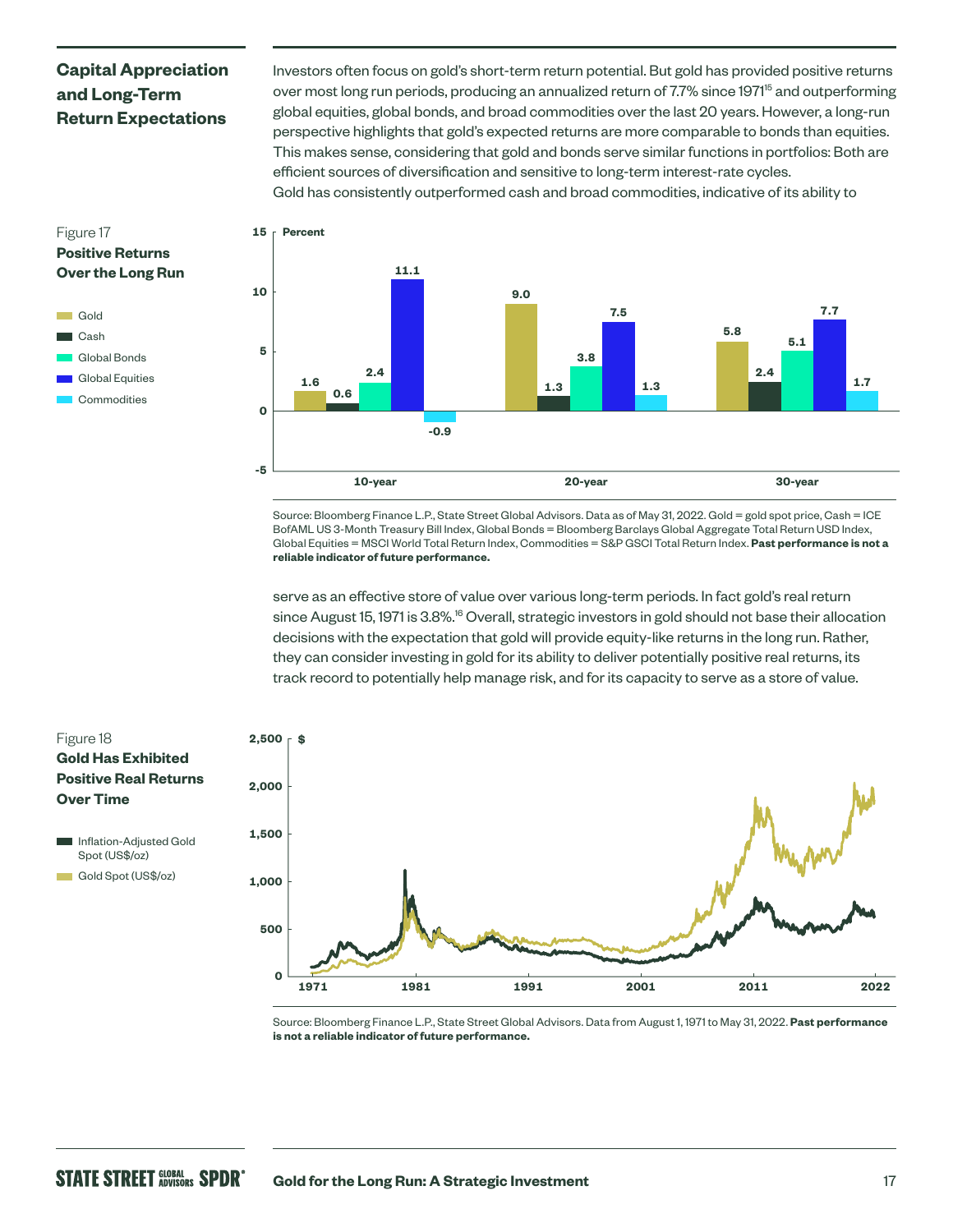There are good reasons that gold has persisted across centuries as a financial instrument. Its value is rooted in its rarity, offering investors a natural protection that financial assets can't match. Applying a long-term view of gold highlights its utility as a potential store of value, risk management tool, and appreciating asset. Trends emerging over the next decade paint a picture of low real yields, rising debt burdens, and shifting demographics. Against this backdrop gold may continue to shine in the years to come.

### **Contributors**

**Maxwell Gold, CFA** Head of Gold Strategy

**George Milling-Stanley** Chief Gold Strategist

**Diego Andrade** Senior Gold Strategist

**Robin Tsui, CAIA** APAC Gold Strategist

- **Endnotes** 1 *The World of Gold, 1968, Timothy Green.* 
	- 2 Above-ground stock of gold holdings is estimated to be 201,296 metric tons as of December 31, 2021. Source: Metals Focus, Refinitiv GFMS, World Gold Council.
	- 3 *China's Gold Market: Progress and Prospects,* World Gold Council, April 2014.
	- 4 Assets may be considered "safe havens" based on investor perception that an asset's value will hold steady or climb even as the value of other investments drops during times of economic stress. Perceived safe haven assets are not guaranteed to maintain value at any time.
	- 5 Bloomberg Finance L.P., State Street Global Advisors. Data from July 1, 1976 to May 31, 2022. **Past performance is not a reliable indicator of future performance.**
	- 6 As of May 31, 2022.
	- 7 From May 31, 1997–May 31, 2022.
	- The Global Market Portfolio represents all investable assets weighted in proportion to their relative market values.
- 9 Gold evaluated as investment holdings based on known physical gold holdings among global investment (retail bar and coin, ETFs, and other identifiable physical investment) and the official sector (including central bank physical gold holdings).
- 10 Federal Reserve Bank of San Francisco, "The Risk of Deflation," March 27, 2009. [https://frbsf.org/economic](https://www.frbsf.org/economic-research/publications/economic-letter/2009/march/risk-deflation)[research/publications/economic-letter/2009/march/](https://www.frbsf.org/economic-research/publications/economic-letter/2009/march/risk-deflation) [risk-deflation.](https://www.frbsf.org/economic-research/publications/economic-letter/2009/march/risk-deflation)
- 11 Bloomberg Finance, L.P., State Street Global Advisors, as of May 31, 2022.
- 12 Bloomberg Finance, L.P., State Street Global Advisors, as of May 31, 2022.
- 13 Gold LBMA PM USD price.
- 14 Bloomberg Finance, L.P., State Street Global Advisors. Data from January 1, 1999 to May 31, 2022.
- 15 From August 15, 1971 to May 31, 2022.
- 16 Bloomberg Finance, L.P., State Street Global Advisors. Data from August 1, 1971 to May 31, 2022.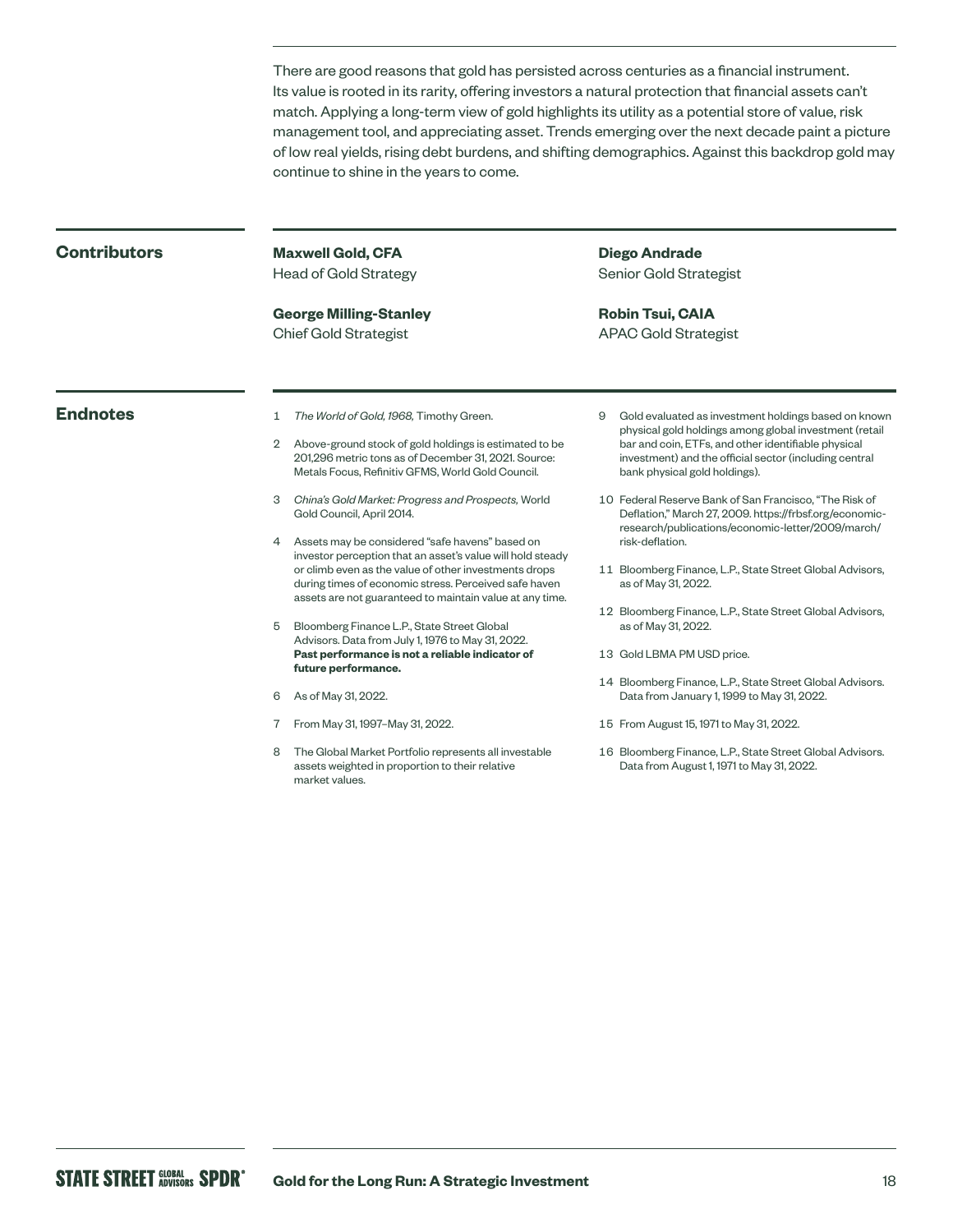## **About State Street Global Advisors**

Our clients are the world's governments, institutions and financial advisors. To help them achieve their financial goals we live our guiding principles each and every day:

- Start with rigor
- Build from breadth
- Invest as stewards
- Invent the future

For four decades, these principles have helped us be the quiet power in a tumultuous investing world. Helping millions of people secure their financial futures. This takes each of our employees in 30 offices around the world, and a firm-wide conviction that we can always do it better. As a result, we are the world's fourth-largest asset manager\* with US \$4.02 trillion† under our care.

### **[ssga.com/etfs](http://ssga.com/etfs)**

Information Classification: General Access

Marketing Communication

#### **Glossarv**

Bloomberg Barclays Global Aggregate Bond Index A benchmark that provides a broad-based measure of the global investmentgrade fixed income markets. The three major components of this index are the U.S. Aggregate, the Pan-European Aggregate, and the Asian-Pacific Aggregate Indices. The index also includes Eurodollar and Euro-Yen corporate bonds, Canadian government, agency and corporate securities, and USD investment-grade 144A securities.

Bloomberg Barclays US Aggregate Index A benchmark that provides a measure of the performance of the US dollar denominated investment grade bond market, which includes investment grade government bonds, investment grade corporate bonds, mortgage pass through securities, commercial mortgage backed securities.

Commodities A basic good used in commerce that is interchangeable, or "fungible," with other commodities of the same type.

Commodities are most often used as inputs in the production of other goods or services. For example, crude oil is a commodity that is used to make motor fuels, heating oil and lubricants.

Consumer Price Index (CPI) A widely used measure of inflation at the consumer level that helps to evaluate changes in cost of living.

Fiat Currency Currency that a government declares to be legal tender, but that it is not backed by a physical commodity. The value of fiat money is linked to supply and demand rather than the value of the material that the money is made of, such as gold or silver historically. Fiat money's value is instead based solely on the faith and credit of the economy.

FTSE NAREIT All Equity REITS Total Return Index The index is a free-float-adjusted market capitalization-weighted index that includes all tax-qualified REITs listed in the NYSE, AMEX, and NASDAQ National Market.

Gross Domestic Product (GDP) The monetary value of all the finished goods and services produced within a country's borders in a specific time period.

Hedge Fund Research HFRI FOF Diversified **Index** The index invests in a variety of strategies among multiple managers; historical annual returns and/or standard deviations are

generally similar to those of the HFRI Fund of Fund Composite Index. A fund in the HFRI FOF Diversified Index tends to show minimal loss in down markets while achieving superior returns in up markets.

ICE BofAML US 3-Month Treasury Bill Index This is an unmanaged index that is comprised of a single U.S. Treasury issue with approximately three months to final maturity, purchased at the beginning of each month and held for one full month.

Inflation An overall increase in the price of an economy's goods and services during a given period, translating to a loss in purchasing power per unit of currency. Inflation generally occurs when growth of the money supply outpaces growth of the economy. Central banks attempt to limit inflation — and avoid deflation — in order to keep the economy running smoothly.

LPX50 Listed Private Equity Index Total Return The index is designed to represent the global performance of the 50 most highly capitalized and liquid listed private equity companies. The index is diversified across regions, private equity investment styles, financing styles and vintages. The reference currency of the LPX50 Index is EUR, CHF and USD. The index is available as a Price Index and Total Return (Net).

Liquidity The ability to quickly buy or sell an investment in the market without impacting its price. Trading volume is a primary determinant of liquidity.

MSCI All Country World Index Captures large and mid cap representation across 23 Developed Markets (DM) and 26 Emerging Markets (EM) countries. With 3,050 constituents, the index covers approximately 85% of the global investable equity opportunity set.

MSCI World Total Return Index The index captures large- and mid-cap representation across 23 Developed Markets. With 1,644 constituents, the index covers approximately 85% of the free float-adjusted market capitalization in each country.

S&P GSCI Total Return Index The S&P GSCI Total Return Index in USD is widely recognized as the leading measure of general commodity price movements and inflation in the world economy. The index is calculated primarily on a world production-weighted basis comprised of the principal physical commodities futures contracts.

Spot Gold Price The price in spot markets for gold. In US dollar terms, spot gold is referred to with the symbol "XAU," which refers to the price of one troy ounce of gold in USD terms.

<sup>\*</sup> Pensions & Investments Research Center, as of December 31, 2020.

<sup>†</sup> This figure is presented as of March 31, 2022 and includes approximately \$73.35 billion USD of assets with respect to SPDR products for which State Street Global Advisors Funds Distributors, LLC (SSGA FD) acts solely as the marketing agent. SSGA FD and State Street Global Advisors are affiliated.